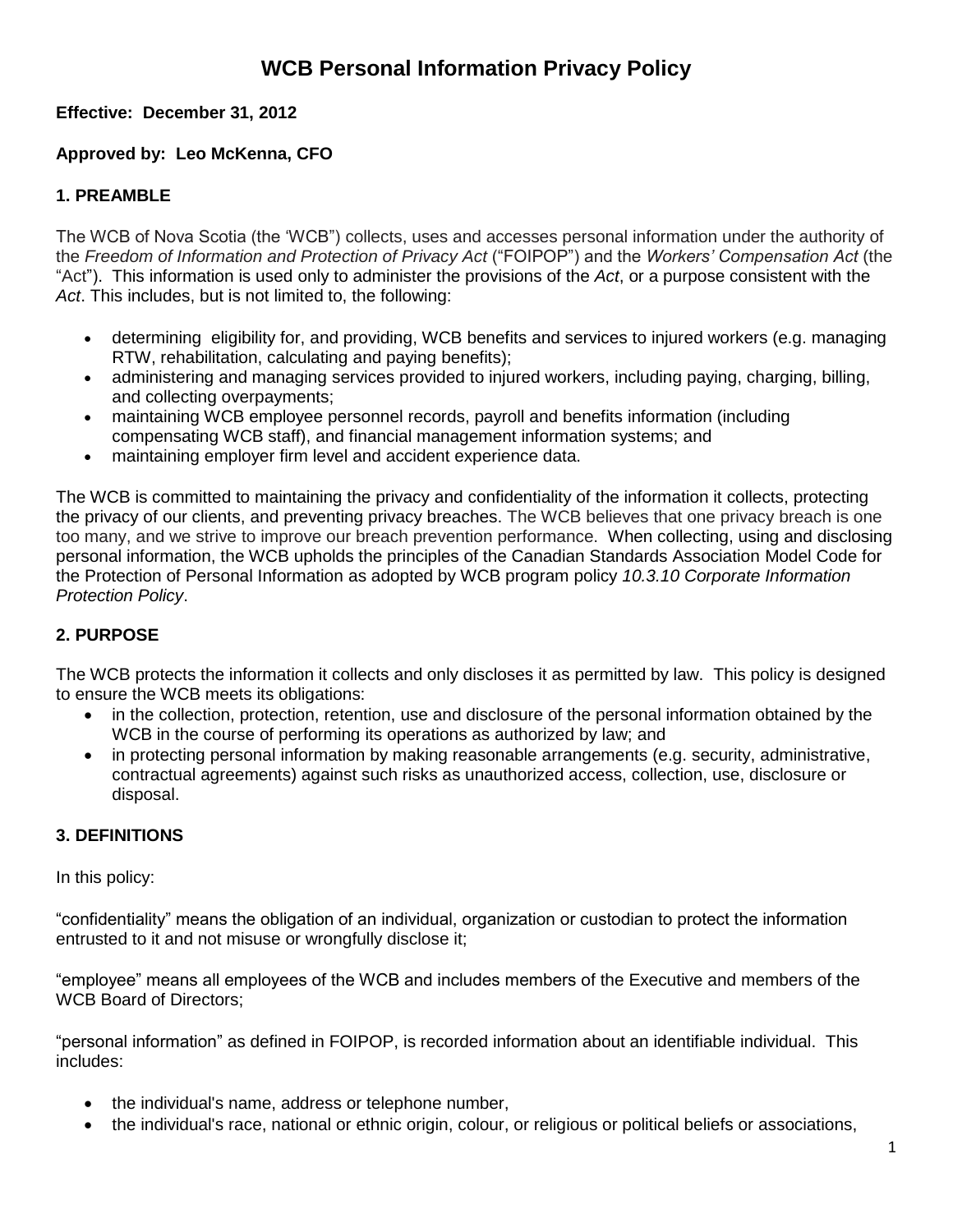- the individual's age, sex, sexual orientation, marital status or family status,
- an identifying number, symbol or other particular assigned to the individual,
- the individual's fingerprints, blood type or inheritable characteristics,
- information about the individual's health-care history, including a physical or mental disability,
- information about the individual's educational, financial, criminal or employment history,
- anyone else's opinions about the individual, and
- the individual's personal views or opinions, except if they are about someone else.

"Privacy Advisory Committee (PAC)" is a WCB cross departmental committee that assesses the state of privacy within the organization by reviewing privacy breaches, root causes and trends. PAC acts as privacy champions by capturing learnings and developing advice and recommendations to help prevent future breaches and improve organizational privacy practices.

For the purposes of this policy, the term "Manager" refers to an employee"s immediate superior and includes the position titles "Manager", "Director" and "Vice President."

### **4. POLICY APPLICATION**

This policy applies to:

- all employees of the WCB of Nova Scotia; and
- all information in the custody and control of the WCB of Nova Scotia.

### **5. POLICY STATEMENTS**

#### **5.1 Accountability**

Protecting the personal information the WCB collects is a shared responsibility. All WCB employees are accountable to maintain the confidentiality of the information collected as part of the administration of the *Act* and protect the privacy of our clients.

The Chief Executive Officer (CEO) of the WCB is ultimately accountable for the WCB"s compliance with privacy legislation and policy.

WCB Legal Counsel (FOIPOP Administrator), under the general oversight of the Vice President responsible for Corporate Services, is responsible for the management of the WCB"s Privacy Program. The WCB"s Privacy Program includes, but is not limited to:

- privacy policy, procedure, and guideline development;
- privacy education and training;
- privacy inquiries and complaints;
- provision of advice and guidance to employees on privacy matters;
- promotion of a privacy culture within the WCB, the Workplace Safety and Insurance System, and third party partners.

Managers are responsible for ensuring employee compliance with applicable privacy law, policies, procedures, and guidelines.

### **5.2 Privacy Framework**

The WCB collects, accesses, stores, uses, and discloses information as authorized by law (including WCB program policy). These laws and policies include, but are not limited to, the following: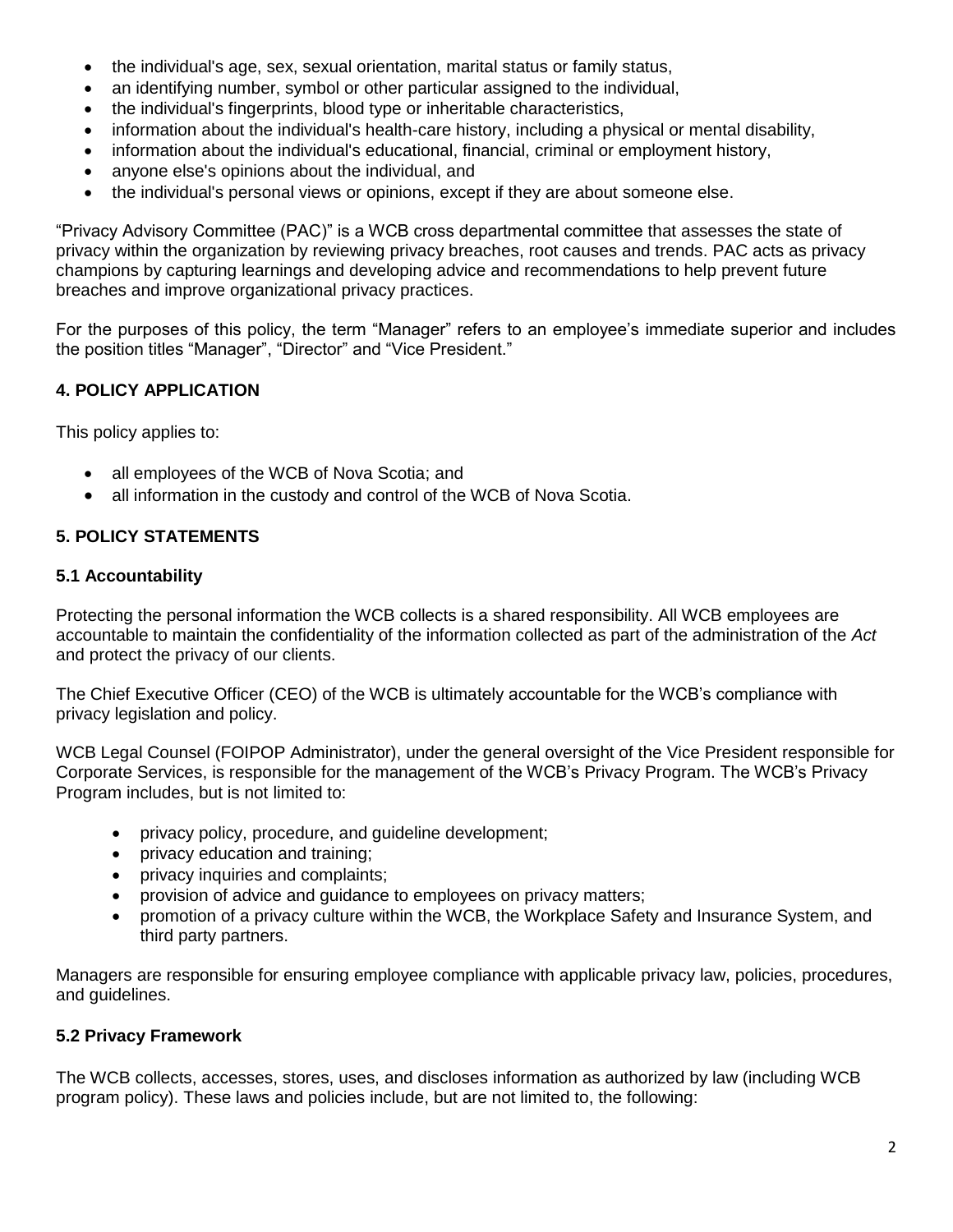- *The Workers' Compensation Act*;
- *The Freedom of Information and Protection of Privacy of Act*;
- *The Privacy Review Officer Act;*
- *The Personal Information International Disclosure Protection Act*;
- *10.3.10 Corporate Information Protection Policy;*
- *10.3.5 Access by Employers to Information Contained in Clients' Claim Files.*

The WCB shall establish (and WCB employees will follow) procedures, protocols, and guidelines to support maintaining confidentiality of information and the protection of privacy including, but not limited to, the following:

- Privacy Breach/Complaint Protocol;
- E-mail usage guidelines;
- The establishment of a Privacy Advisory Committee; and
- Routine Access Guidelines.

### **5.3 Consent and Accuracy**

Where not already authorized by law or WCB program policy, the WCB will obtain the consent of the person the information is about prior to collecting, accessing, storing, using, or disclosing their personal information.

The WCB makes efforts to keep the personal information it collects as accurate, complete, and up-to-date as possible at the time of collection, and as is necessary for the purposes for which it is used. The WCB will correct or annotate records where appropriate to ensure the accuracy of the information. The operational procedure *Change of Worker Personal Information* provides guidance to WCB employees.

Injured workers (or others persons whose personal information the WCB has collected), have the right to request access to the information we hold about them, and have it updated or amended as appropriate.

### **5.4 Safeguards**

The WCB protects the information we collect by putting in place safeguards and procedures to prevent unauthorized access, collection, use, disclosure, and disposal of information. These include administrative, technical and physical safeguards to protect information from loss, misuse, unauthorized access, disclosure and destruction. These safeguards include, but are not limited to, the following:

- Working with service providers, System Partners, stakeholders, and injured workers to limit the collection of personal information to only that which is necessary to administer the *Act* or for a similar purpose;
- Limiting access to employees who are required to have access to carry out their jobs;
- Building security;
- Privacy training for all employees;
- Prior to discussing an injured worker"s claim details with an individual or an employer"s business information over the phone, WCB employees take steps to verify that they are speaking with the injured worker in question, their authorized representative, or the employer"s representative. The operational procedure *External Telephone Inquiries* provides guidance on verifying the identity of persons making inquiries.
- All WCB employees are required to sign a Confidentiality Agreement upon being hired, receive a copy of this policy, and participate in annual privacy training;
- Password protection, encryption and firewalls on computers; and
- Procedures, practice directives, and approvals related to the transfer of personal information via:
	- o Fax (operational procedure *Faxing Personal Information);*
	- o E-mail (*E-mail Usage Guidelines*);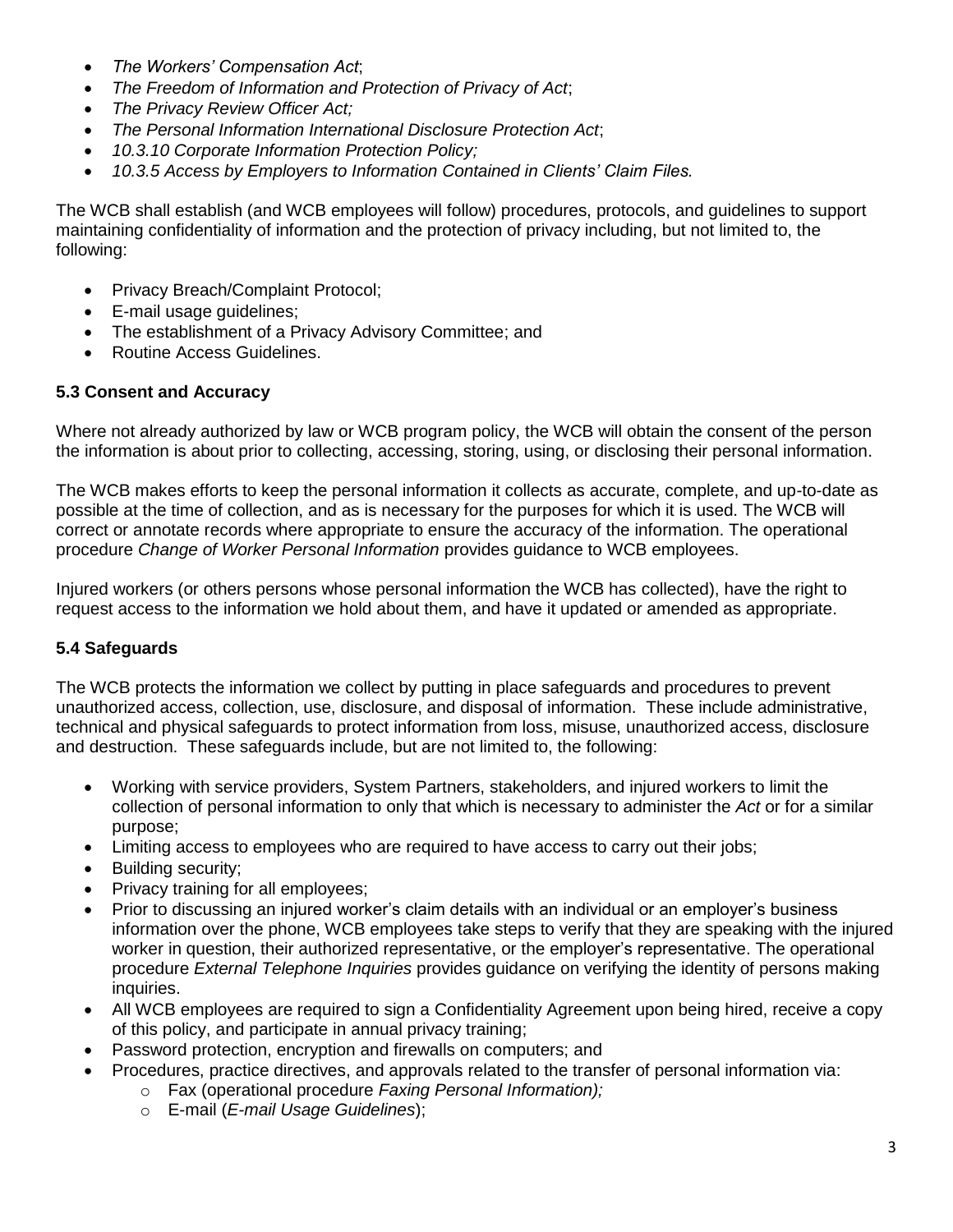$\circ$  the removal of personal information from the country by WCB employees and/or remote access to the WCB computer network while out-of-country.

## **5.5 Information Sharing Agreements**

The WCB, under authority of *FOIPOP* and the *Act*, may enter into information sharing agreements with government departments or agencies, associations, or research entities. Where the WCB enters into such an agreement, the WCB will require (to the extent of our legal authority) that the party to the agreement have adequate safeguards in place to protect information arising, obtained or compiled in connection with the performance of the agreement from inadvertent disclosure.

### **5.6 Service Providers**

The WCB, under authority of the *Act* and *FOIPOP*, is permitted to enter into contracts with service providers to administer the provisions of the *Act*. In doing so, the WCB may disclose personal information to service providers if it is for a purpose for which it was collected or a use compatible with that purpose. The WCB requires these service providers comply with WCB privacy policies and *FOIPOP*.

### **5.7 Privacy Risk Assessment**

The WCB will consider the risks to, and impact on, the personal information it collects and handles when undertaking:

- projects;
- new programs or services;
- significant changes to existing programs or services;
- new (or revised) agreements or contracts with external associations, agencies, bodies, or persons; and
- new or significant changes to existing security mechanisms used to manage and control access to personal information.

The Privacy Risk Assessment Tool (PRAT) (guide in Appendix A) will assist in determining whether or not there are privacy risks created by the undertakings listed above. Where privacy risks are identified, the party responsible for the coordination/management of the undertaking will consult with WCB Legal Counsel (FOIPOP Administrator) to identify whether or not further investigation of the risks (e.g. completion of a Privacy Impact Assessment) is required and/or the development of mitigation strategies.

Risk mitigation activities will be implemented that are appropriate to the nature and level of privacy risks identified.

## **5.8 Transparency**

The WCB will post the *Worker's Guide to Privacy Protection at the WCB* and related information on the WCB website. As well, the WCB will provide copies of its privacy policy and associated policies/guidelines to any person who requests them. The information made available will include:

- the name or title, and the contact information for the WCB Legal Counsel (FOIPOP Administrator) and any other individuals responsible for managing privacy in the WCB; and
- the procedures, processes, or policies for gaining access to information.

Injured workers may request a copy of their claim file. Requests will be responded to in accordance with Section 193 of the *Act,* program policies *Photocopying of Clients' Files* [10.3.4](http://www.wcb.ns.ca/policy/index_e.aspx?DetailID=1480) and *Access by Employers to Information Contained in Clients' Claim Files* [10.3.5.](http://www.wcb.ns.ca/policy/index_e.aspx?DetailID=1481)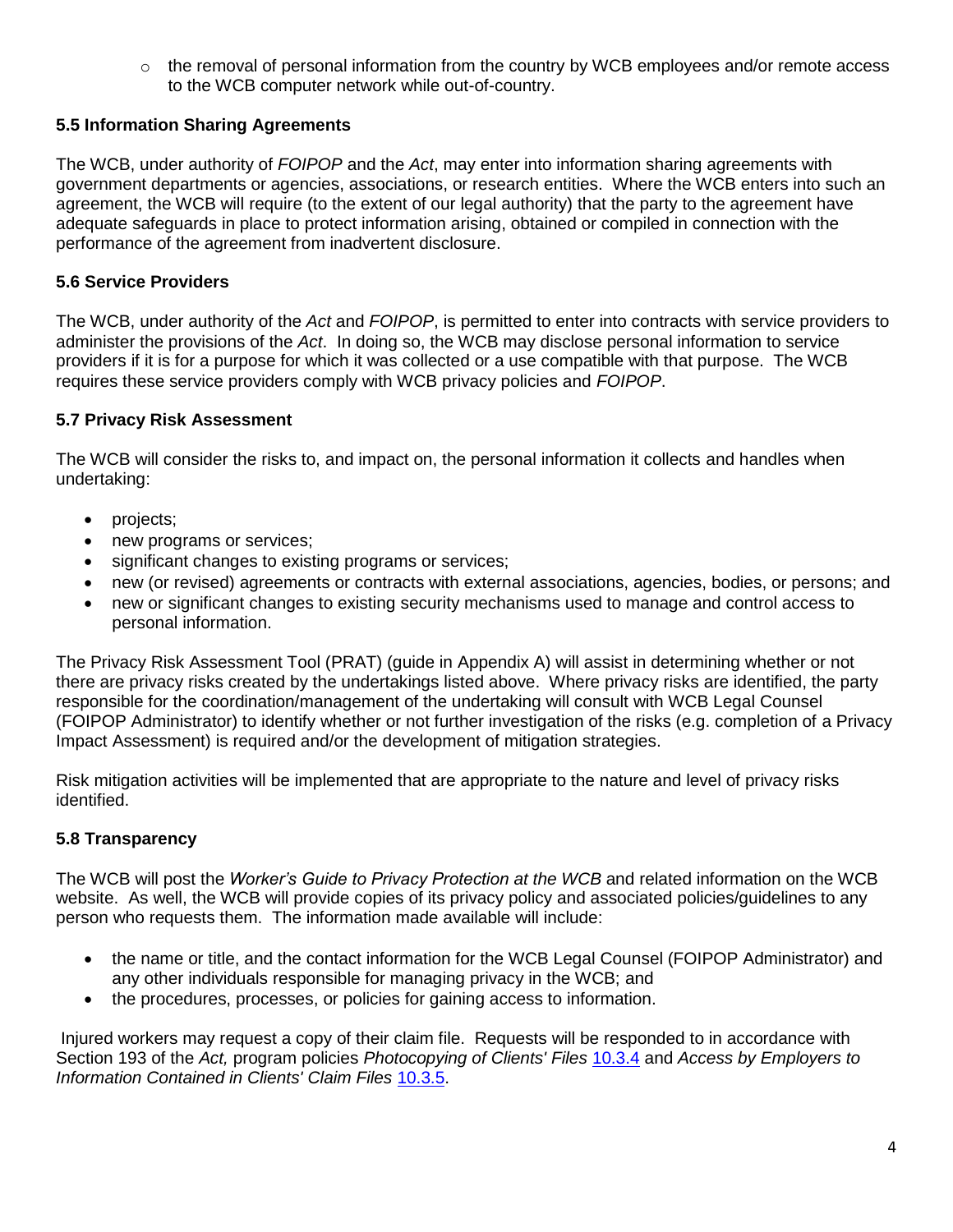Employers' requests for injured worker claim file documents will be responded to in accordance with Section 193 of the *Act*, program policy [10.3.5](http://www.wcb.ns.ca/policy/index_e.aspx?DetailID=1481) *Access by Employers to Information Contained in Clients' Claim Files*; and operational procedure *Access by Employers to Information Contained on a Worker's Claim File*.

### **5.9 Complaints**

Injured workers, WCB employees or members of the public have the right to make a complaint to the WCB about the way the WCB has handled the personal information we collect. Complaints will be responded to in accordance with the WCB"s *Privacy Breach and Complaint Protocol*. If they are not satisfied with the WCB"s response to the complaint, they have the right to file a complaint with the Nova Scotia Privacy Review Officer.

### **6.0 Inquiries**

Please direct questions about this policy to WCB Legal Counsel (FOIPOP Administrator) or their designate.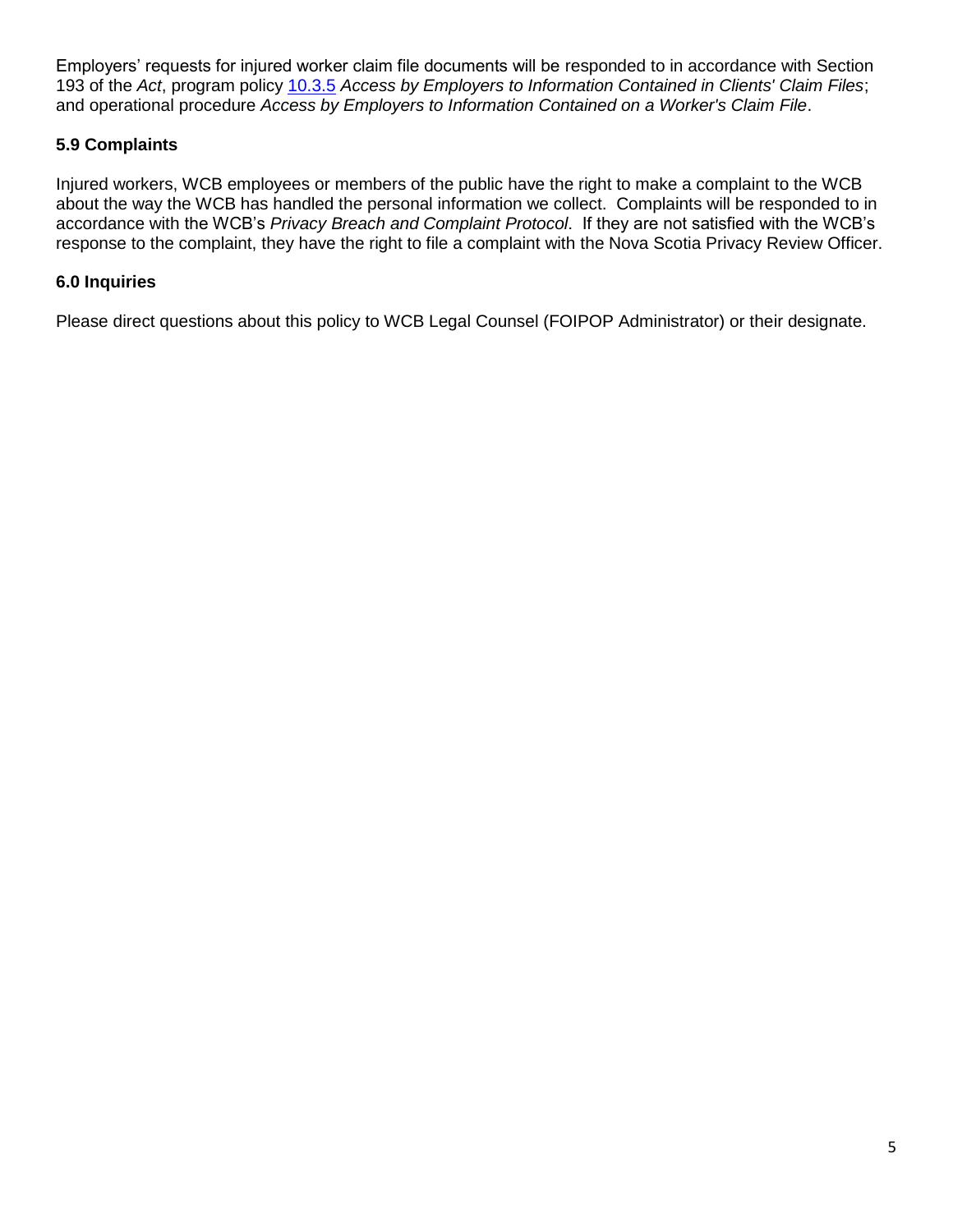## **APPENDIX A**

# **WCB Privacy Risk Assessment Tool (PRAT)**

### *WCB Responsibility to Protect Personal Information*

"Personal information," as defined in FOIPOP, is recorded information about an identifiable individual. This includes:

- the individual's name, address or telephone number,
- the individual's race, national or ethnic origin, colour, or religious or political beliefs or associations,
- the individual's age, sex, sexual orientation, marital status or family status,
- an identifying number, symbol or other particular assigned to the individual,
- the individual's fingerprints, blood type or inheritable characteristics,
- information about the individual's health-care history, including a physical or mental disability,
- information about the individual's educational, financial, criminal or employment history,
- anyone else's opinions about the individual, and
- the individual's personal views or opinions, except if they are about someone else.

The personal information of injured workers or employees is not the WCB"s personal information, and does not belong to the WCB. The WCB collects the information for the purpose of carrying out our obligations under the *Workers' Compensation Act*. We must abide by the WC and FOIPOP Acts when collecting, using, handling, sharing, transmitting, or disclosing this personal information. We have a legal and ethical responsibility to take all reasonable steps to ensure the **undertakings** we initiate do not place the personal information of injured workers or employees (or anyone) at undue risk.

### *What is an "undertaking"?*

An undertaking includes:

- projects;
- new programs or services;
- significant changes to existing programs or services;
- new (or revised) agreements or contracts with external associations, agencies, bodies, or persons; and
- new or significant changes to existing security mechanisms used to manage and control access to personal information.

Examples of undertakings that may create privacy risks include (but are not limited to) staff relocations, changes to WCB data systems (AS400, E-file, accounting systems, phone systems), new/revised program or administrative policies, new/revised procedures or business processes, business plans, social marketing proposals, and draft regulatory/legislative changes.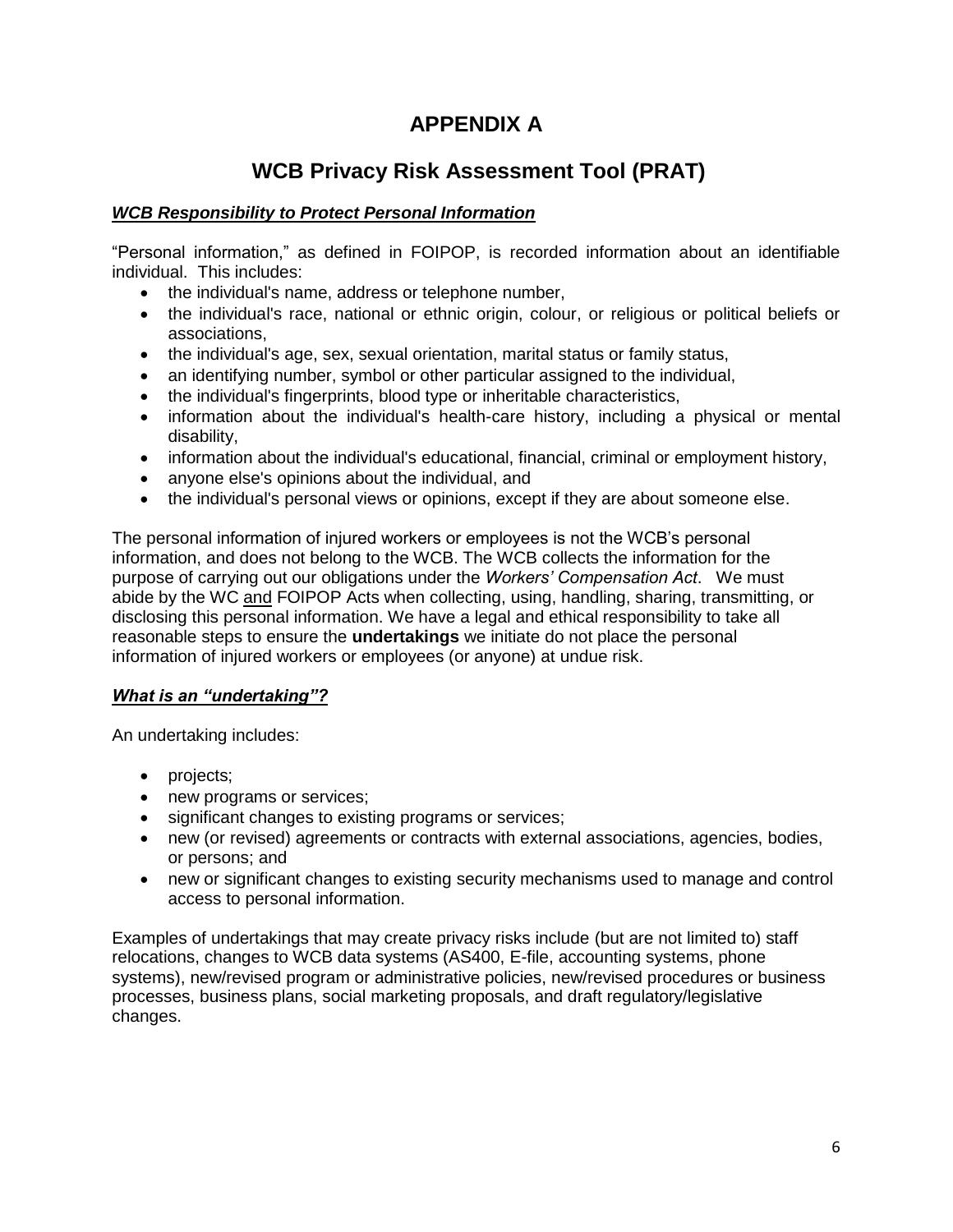### *What is PRAT?*

The WCB Privacy Risk Assessment Tool (PRAT) is a series of questions designed to assist you in identifying and assessing any privacy risks associated with your undertaking. The goal is to ensure that all appropriate steps are taken to contribute to the protection of personal information and the prevention of privacy breaches.

A PRAT should be completed at the onset of any undertaking once the objectives are known, in order to initially identify and consider potential privacy risks. Note that it may be appropriate to complete additional PRATs at various points during an undertaking, should the nature of work, deliverables, actions or outcomes evolve over the course of the undertaking. For example, if the undertaking is a project which involves the design and implementation of a new information system, it may be appropriate to complete a PRAT as part of the planning stage (e.g., Project Objectives Document development), during/following the design phase, and again during implementation to ensure that all emerging privacy risks are considered and mitigated.

**If you answer "yes" to any of the questions in the PRAT, you (the party responsible for the coordination/management of the undertaking) will consult with the WCB's Privacy Coordinator and/or WCB Legal Counsel (FOIPOP Administrator) to identify whether or not further investigation of the risks is required and possible mitigation strategies that may be appropriate.** 

Where it is determined the privacy risks of an undertaking are substantive and/or far reaching a **Privacy Impact Assessment** (PIA) may be required. A PIA is a comprehensive due diligence exercise used to identify, document and address potential privacy risks for the undertaking.

### *PRAT Process*

Below is a guide to filling out a PRAT. At the end of the guide is a link to a blank PRAT template for use with your undertaking or project.

Completed PRATs are to be signed by those accountable for preparing the information, and those responsible for making decisions or recommendations related to their outcomes. This is the case even if there are not any "yes" answers to the PRAT questions, in order to maintain documentation of the consideration of privacy risks from the undertaking. Signed PRATs should be kept with other project or undertaking documentation, with an electronic copy submitted to Legal Services for archive (privacy@wcb.gov.ns.ca).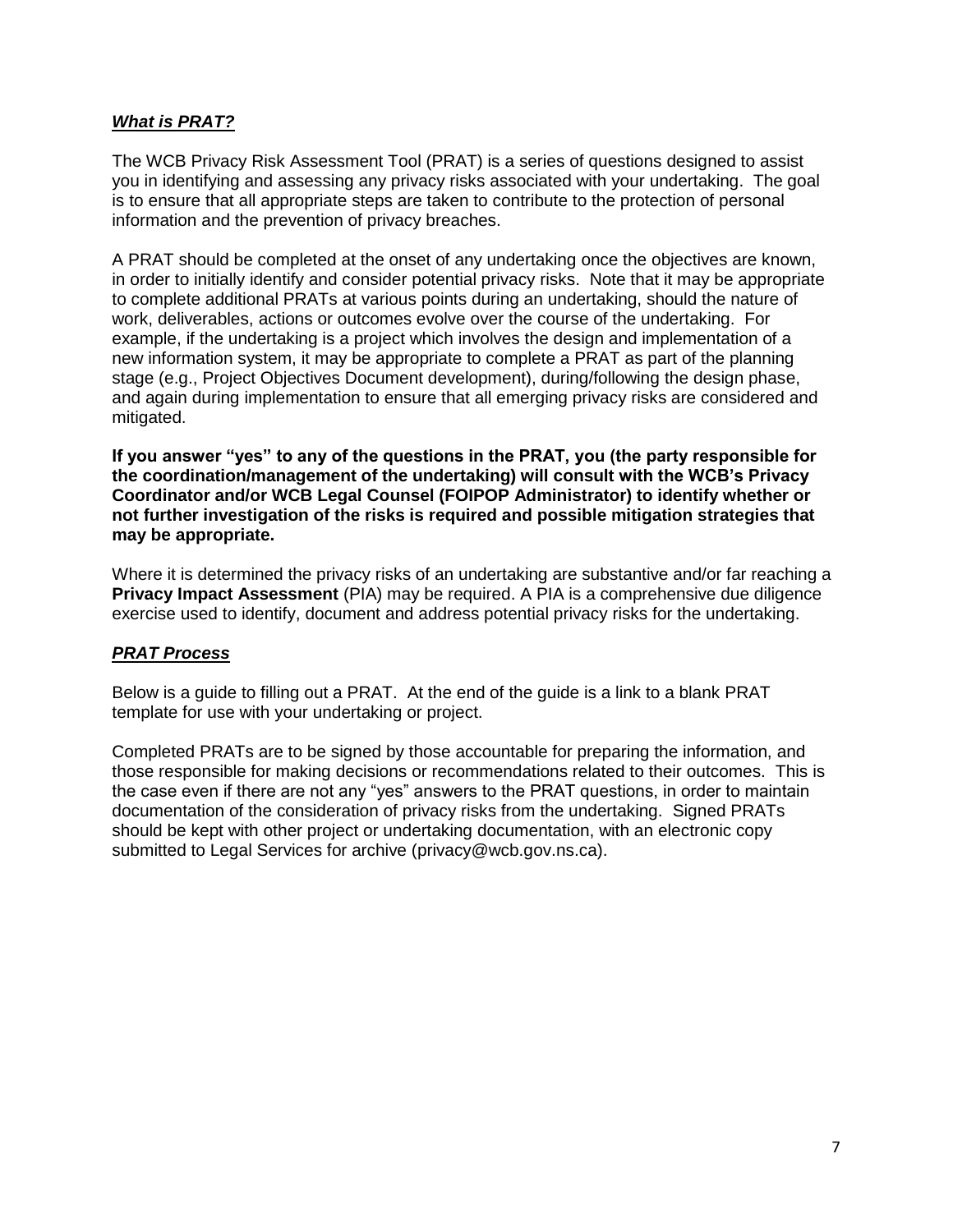## **WORK SAFE. FOR LIFE.** WORKERS' COMPENSATION BOARD OF NOVA SCOTIA

# **Guide to the WCB Privacy Risk Assessment Tool**

# **Name of undertaking:**

# **Description of undertaking:**

*Provide a brief description of the undertaking. Explain the purpose and the role personal information plays. Note whether this is a new program/service/contract/data system/procedure etc., or a modification of existing.* 

# **Risk Assessment**

| <b>Key Questions</b>                                                                                                                                                                                                                                                                                                                                                                   | Yes | No | <b>Supporting Information</b>                                                                                                                                                                                                                                       |
|----------------------------------------------------------------------------------------------------------------------------------------------------------------------------------------------------------------------------------------------------------------------------------------------------------------------------------------------------------------------------------------|-----|----|---------------------------------------------------------------------------------------------------------------------------------------------------------------------------------------------------------------------------------------------------------------------|
| 1. Will new types of personal information be<br>collected, used, viewed, transmitted stored or<br>disclosed?                                                                                                                                                                                                                                                                           |     |    | Note: Information that is not needed<br>for the undertaking should not be<br>collected "just in case". There must be<br>a reasonable link between the<br>information collected and the objectives<br>of the undertaking.                                            |
| 2. Will personal information already provided to<br>the WCB be used, sent, transmitted,<br>available to, given, or otherwise disclosed to<br>either internal or external parties<br>(eg.contractors, subcontractors, service<br>providers, employers or other third parties)?<br>Note: a third party with a contract to perform<br>services for WCB is considered an outside<br>party. |     |    | Note whether this transfer of data is<br>already occurring, or is new. If it is sent<br>to external parties - note any<br>agreements we have with them to<br>protect privacy.                                                                                       |
| 3. Does the project involve a change in<br>administrative paperwork or policy which will<br>impact the way personal information is<br>collected, used or disclosed?                                                                                                                                                                                                                    |     |    | A change in an internal business<br>process/policy may lead to or require<br>changes in how we collect, store,<br>access or process personal<br>information. Example: Development of<br>a new form or change to an existing<br>form and/or its internal processing. |
| 4. Will the requirements for retention, storage or<br>destruction of personal information be new or<br>different?                                                                                                                                                                                                                                                                      |     |    | Example: An information exchange<br>agreement with another agency<br>requires the WCB destroy (or retain)<br>personal information on a different<br>timeline or in a different way.                                                                                 |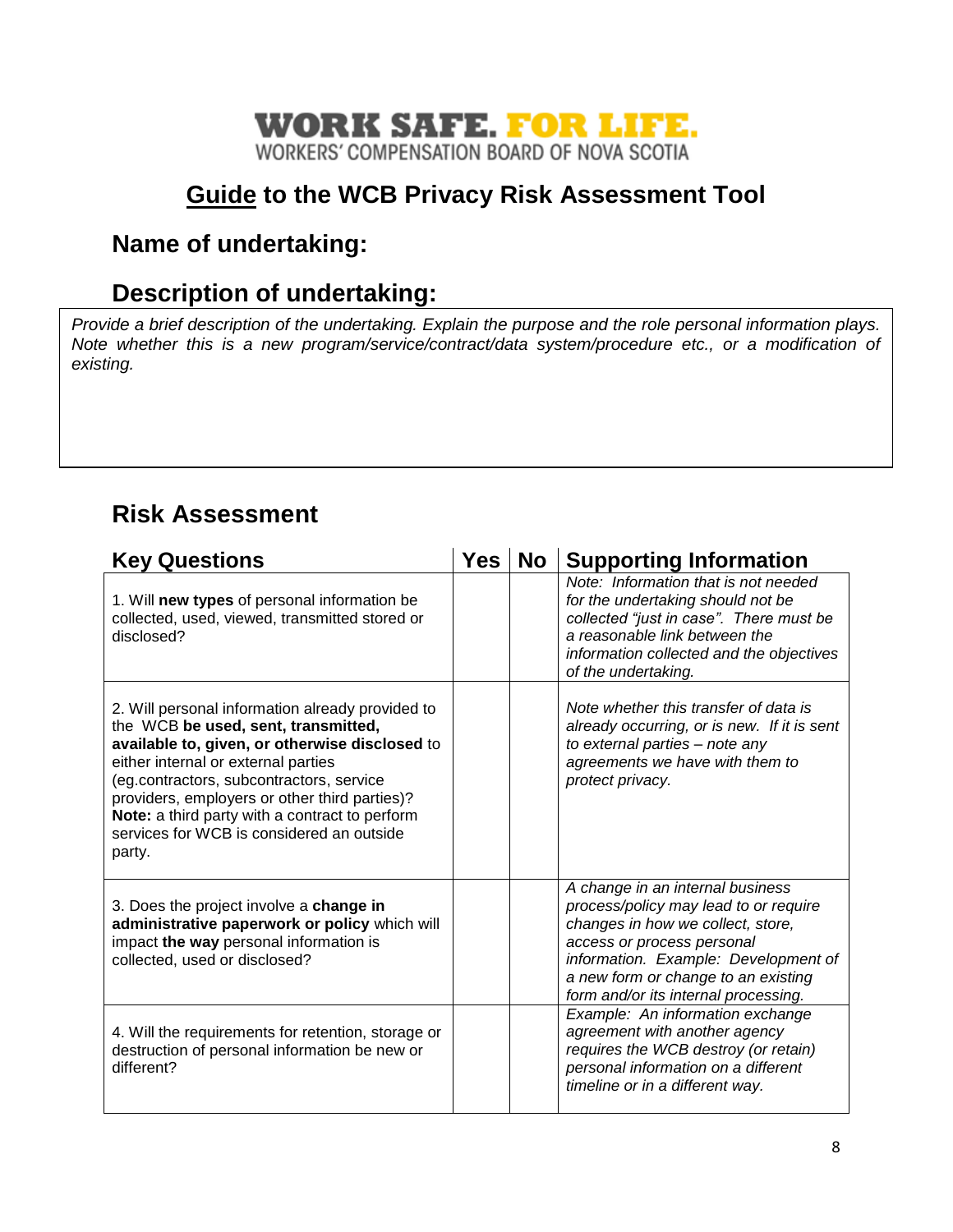| 5. Will personal information be linked,<br>matched, merged or combined with other<br>personal information?                                                                                                                 | Example: New database structure or<br>files may be created by collecting and<br>adding new information to an existing<br>database. This could have implications<br>for accuracy, storage, access,<br>safeguards, etc. of the personal<br>information. |
|----------------------------------------------------------------------------------------------------------------------------------------------------------------------------------------------------------------------------|-------------------------------------------------------------------------------------------------------------------------------------------------------------------------------------------------------------------------------------------------------|
| 6. Will access to personal information<br>collected or stored as part of the undertaking be<br>provided or available to individuals who do not<br>currently require access as part of their job<br>duties/contracted role? | Remember to consider project staff<br>access to personal information as they<br>carry out project responsibilities, as well<br>as end user access to personal<br>information once the project, program,<br>process etc. has been implemented.         |
| 7. Will access to a system or database be<br>expanded or rolled out beyond current<br>parameters, controls, levels, or number of<br>users?                                                                                 | If the undertaking will result in new<br>users and/or access parameters to a<br>database, describe who and how.                                                                                                                                       |
| 8. Will there be any changes to the security,<br>accessibility (locations and/or users), or use of a<br>software, hardware or operating system or<br>program?                                                              | List any changes (e.g. security levels).                                                                                                                                                                                                              |

# **IF YES TO ANY OF THE ABOVE QUESTIONS:**

# **Risk Mitigation Activities**

*For each question with a "Yes" in the above checklist, describe the intended risk mitigation strategies that will be implemented.*

# **Privacy Impact Assessment (PIA) Required?** Yes<sup>n</sup> No

*Consult with the WCB Privacy Coordinator and/or Legal Counsel (FOIPOP Administrator) to discuss the initially identified risks and mitigation plans. Based on the level of risk(s), it may be determined that a PIA is required. Document the rationale for whether or not a PIA is required and record the proposed schedule/timeline for PIA completion (the PIA should be considered as a deliverable associated with the undertaking).*